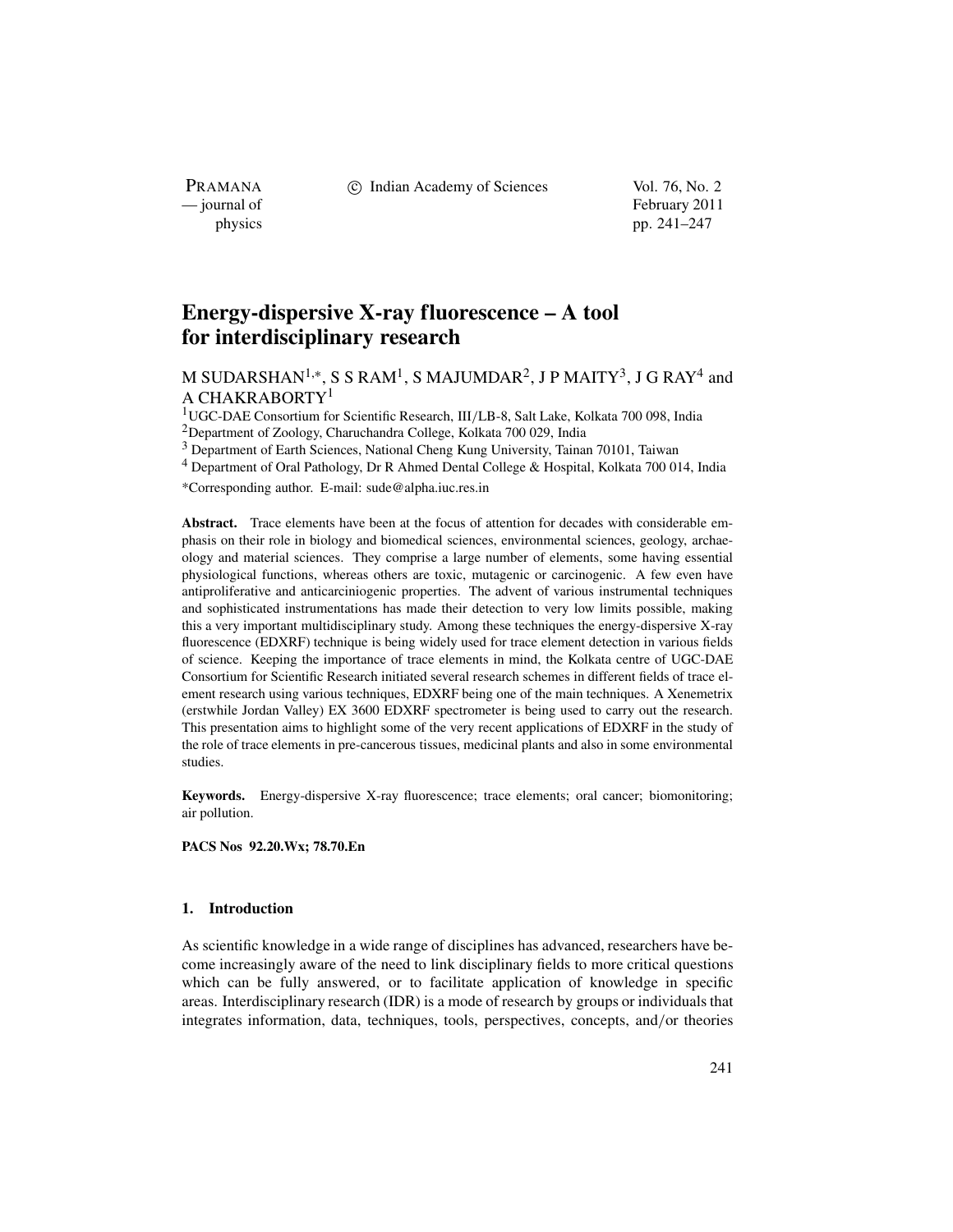## *M Sudarshan et al*

from two or more disciplines or bodies of specialized knowledge to advance fundamental understanding or to solve problems whose solutions are beyond the scope of a single discipline or area of research practice. In the 20th century, after the discovery of sophisticated analytical techniques, much importance has been given to the elemental studies. The elemental studies are done in various fields of scientific studies ranging from material science to forensic science, environmental science to medical*/*health science, geology to archaeology and none-the-less vast areas of life science research. Several sophisticated techniques, namely AAS, PIXE, XRF, ICP-MS, ICP-AES and NAA, are used for the analysis of elements present in minor quantity at the level of parts per million or parts per billion or in other words trace elements. With this motivation the Kolkata Centre of UGC-DAE Consortium for Scientific Research has initiated several research schemes in the fields of trace element sciences, using various techniques, EDXRF being one among them. Some of these works are discussed in this presentation.

## **2. Experimental set-up**

The set-up consists of a Xenemetrix (previously Jordan Valley) EX-3600 EDXRF spectrometer. This consists of an X-ray tube with a Rh anode as the source of X-rays with a 50 V, 1 mA power supply, Si(Li) detector with a resolution of 143 eV at 5.9 keV Mn X-ray and 10-sample turret enables mounting and analysing 10 samples at a time. The quantitative analysis is carried out by the in-built software *nEXT*.

## **3. Application of EDXRF**

## 3.1 *EDXRF for trace elemental studies in cancer*

The annual incidence of oral cancer in India is higher than in other parts of the world. In India the annual incidence of oral cancer is 16 per 1,00,000 persons [1]. Smoking, drinking and chewing have been positively associated with oral lesions such as submucous fibrosis, leukoplakia and oral lichen planus which have the potential for malignant transformation [2,3]. Leukoplakia (LKP) is a white patch or plaque that cannot be characterized clinically or pathologically as other diseases and which is not associated with any physical or chemical causative agent except the use of tobacco [4]. Leukoplakic lesions chiefly occur in the 5th, 6th and 7th decades of life, whereas, oral submucous fibrosis (OSF) is a chronic, indigenous, progressive, scaring, high risk pre-cancerous condition of the oral cavity and oropharynx. Higher occurrence of oral leukoplakia and cancer are observed in OSF patients and it is believed to be an important risk factor for oral cancers among the youth [5]. Prevalence of leukoplakia in India varies from 0.2 to 5.2% [6]. Among those who consume alcoholic beverages alone, the prevalence of leukoplakia is higher compared to other lesions. Current research activities throughout the world have shown alteration of elemental constituents as one of the marker factors of different pathological diseases, including malignant and pre-malignant lesions. In this perspective, the present work was designed to assess the trace elemental profile in blood by EDXRF, in patients with leukoplakia and submucous fibrosis.

242 *Pramana – J. Phys.,* **Vol. 76, No. 2**, **February 2011**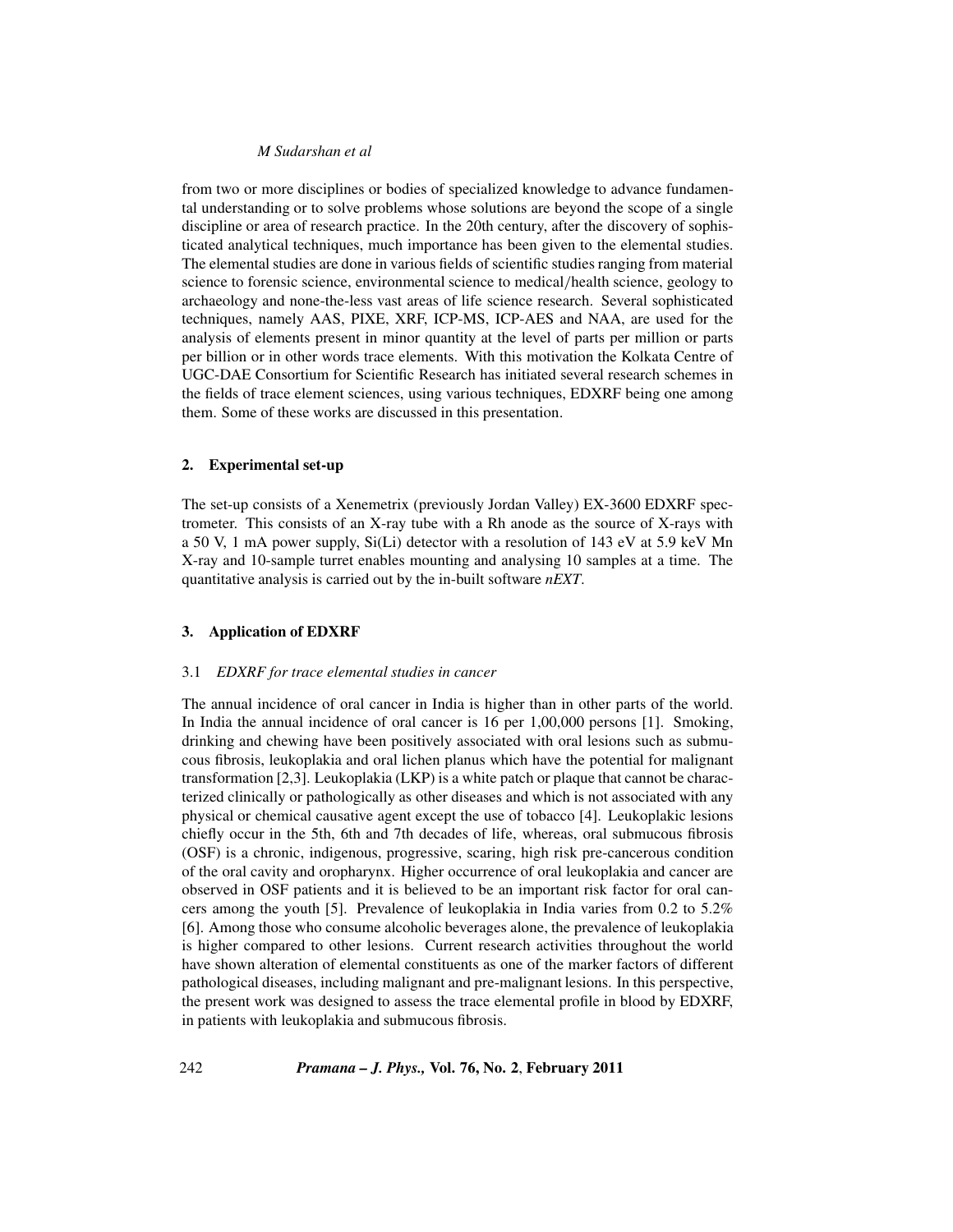## *Energy-dispersive X-ray fluorescence*

The study subjects were selected from the patients visiting the OPD of Dr R Ahmed Dental College and Hospital, Kolkata, India. Blood samples from patients (RI) and from orally supplemented (for two months) patients (RII) were collected from peripheral veins and freeze dried, then powdered and pellets were prepared for EDXRF study. Differential variation in elemental concentration has been observed in patients (both untreated and treated) and also with respect to control. Reversal trend has been observed between the concentration of certain elements (figure 1a) in patients of OSF and LKP with respect to control in different age groups, which indicates specific metabolic activity involvement of those elements (Ni, Ca, Co, Fe, Cr, V and Se) in the two different types of pre-cancerous lesions. Such variation may be attributed to some connection with the etiology of different types of lesions. Depletion in Fe concentration has been observed in OSF patients with respect to control in the age group of 30 years and less and 30–40 years. However, Fe concentration was found to be more in patients in the age group of 40 years and more. Interestingly, Zn supplementation has resulted in an increase of Fe concentration in all the age groups of OSF patients. In LKP patients, depletion in Fe concentration in relation to control has been observed in all age groups. Also, Zn supplementation has no effect on the concentration of Fe in LKP patients in the age group of 30 years and less and 30–40 years. However, Zn supplementation has resulted in the reduction of Fe concentration in LKP patients in the age group of 40 years and more.



**Figure 1.** Elemental concentrations: (**a**) reversal trend of element concentration in OSF and LKP, (**b**), (**c**) and (**d**) Concentration of Fe, Cu and Zn, respectively in control, OSF and LKP (both untreated and treated) with oral supplementations.

*Pramana – J. Phys.,* **Vol. 76, No. 2**, **February 2011** 243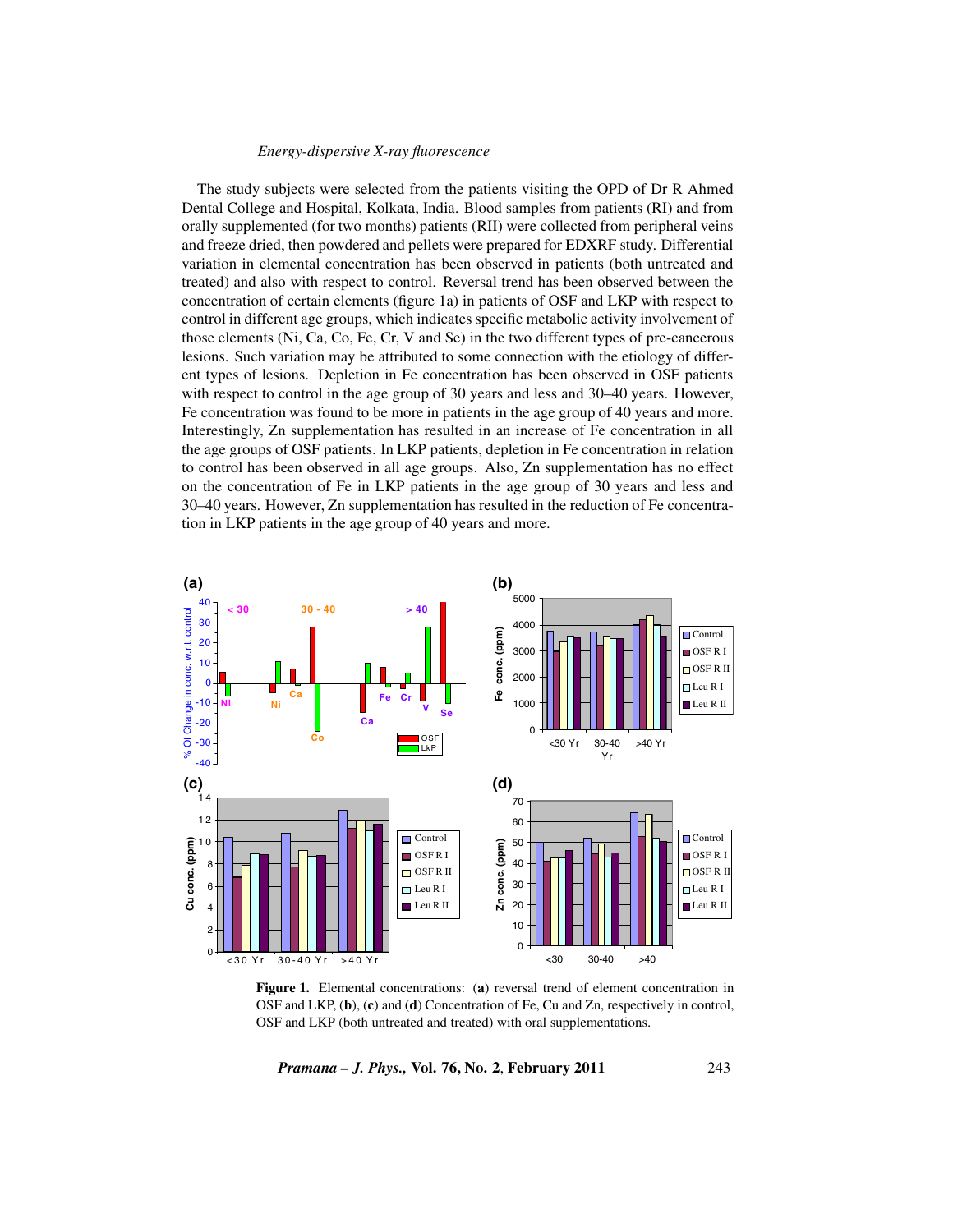## *M Sudarshan et al*

Similarly, depletion of Cu has been observed in all age groups of both OSF and LKP patients. However, Zn supplementation has resulted in the reversal of Cu depletion in all age groups of both OSF and LKP patients except in LKP patients in the age group of 40 years and more. Zn concentration depleted in all age groups of both OSF and LKP patients, moreover Zn supplementation has resulted in the reversal of Zn depletion in all age groups of both OSF and LKP patients except in LKP patients in the age group of 40 years and more.

#### 3.2 *EDXRF in environmental studies*

3.2.1 *Biomonitoring using lichens.* Lichens are organisms consisting of fungi and algae or cyanobacteria. They are recognized as being very sensitive to air pollution. During the last 40 years numerous studies have been devoted to assess the effect of air pollution on lichens. One major area of research is the analysis of elemental profile of lichen, which provides an idea of pollutant burden in atmosphere of a particular area. In India, the study of lichens and its use for the estimation of different metal contents in air is not as extensive as in other countries, excepting a few studies done recently [7,8]. The purpose of the present study is to gather information regarding the accumulation of heavy metals in a commonly growing lichen species *Parmelia caperata* in and around Kolkata.

Epiphytic lichens, *Parmelia caperata*, were collected from a site close to an industrial area with moderately high traffic load (Botanic Garden, S1), a residential site with heavy traffic volume (Salt Lake, S2), a semi-urban area with light industries and low traffic volume (Budgebudge, S3) and relatively unpolluted semi-urban area far away from main motorways (Baruipur, S4). The elemental analysis of the same lichen samples was carried out using Jordon Valley Ex-3600 EDXRF spectrometer.

EDXRF analysis of *P. caperata* collected from the four selected sites in both the seasons (summer and winter) showed the presence of Al, S, K, Ca, V, Cr, Mn, Fe, Ni, Cu, Zn, Pb (table 1). Interesting variation was noted in the concentrations of the detected elements in the same lichen species depending on the site of collection. The present study shows that the epiphytic lichen *P. caperata* can be used as an effective monitor of air pollution level in Kolkata and surrounding areas. This study gives the pioneering report of elemental profile of lichen from Kolkata. Site-dependent differences in the concentrations of analysed elements reflect the prevailing levels of atmospheric pollution in the respective areas. The present data provide baseline information for carrying out future studies related to changing air quality in the area. The work strengthens the possibility of utilizing elemental analysis of lichen species for passive long-term biomonitoring of air pollution.

3.2.2 *Characterization of dust particulates.* It has been established that leaves and exposed parts of a plant generally act as persistent absorbers in a polluted environment [9]. Trees act as sink and thus reduce the concentration of dust in air. The hypothesis that plants are important particulate traps is supported by the evidence obtained from studies dealing with trace elements, pollen, spore, salt, dust and unspecified particles [10]. Trace elements, especially heavy metals, are most commonly associated with fine particles in contaminated atmosphere. Trace element investigations conducted in roadsides,

244 *Pramana – J. Phys.,* **Vol. 76, No. 2**, **February 2011**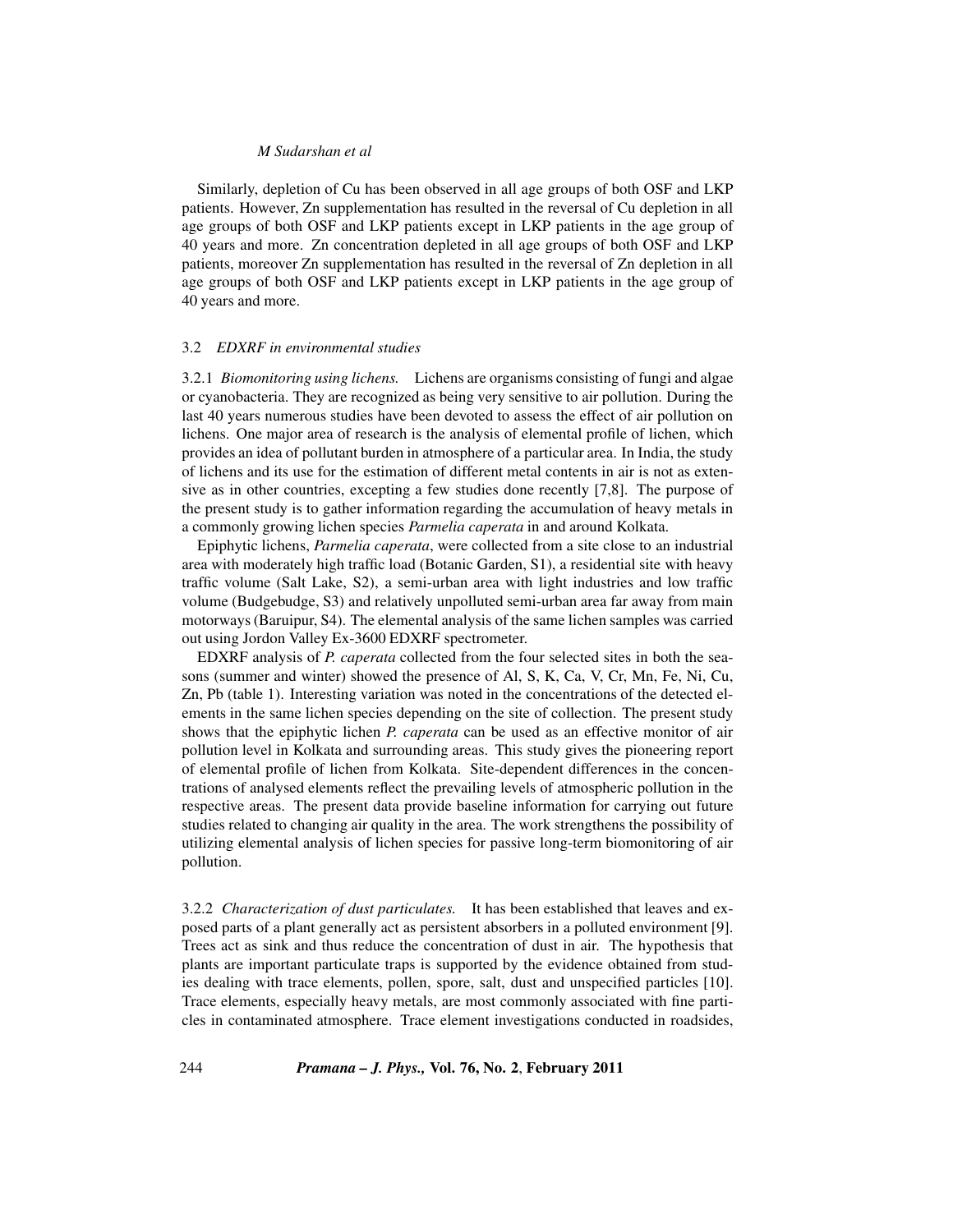| Element       | Botanic Garden<br>(S1) | Salt Lake<br>(S2) | Budgebudge<br>(S3) | Baruipur<br>(S4) |
|---------------|------------------------|-------------------|--------------------|------------------|
| $\mathsf{A}1$ | $2361 \pm 167$         | $630 \pm 36$      | $1640 \pm 362$     | $456 \pm 31$     |
| S             | $5571 \pm 361$         | $4520 \pm 678$    | $3123 \pm 245$     | $4929 \pm 278.9$ |
| K             | $3324 \pm 228$         | $2443 \pm 536$    | $2433 \pm 64$      | $3405 \pm 224$   |
| Ca            | $3211 \pm 311$         | $2665 \pm 367$    | $1167 \pm 81$      | $1361 \pm 94$    |
| V             | $9.8 \pm 1$            | $5.4 \pm 1.3$     | $7.1 \pm 1.1$      | $2.3 \pm 0.1$    |
| Cr            | $10 \pm 2$             | $5.4 \pm 0.1$     | $7.5 \pm 0.4$      | $8.5 \pm 0.6$    |
| Mn            | $65 \pm 5$             | $35 \pm 4.4$      | $56 \pm 2.7$       | $57 \pm 2.3$     |
| Fe            | $3093 \pm 231$         | $1833 \pm 20$     | $2222 \pm 400$     | $2040 \pm 37$    |
| Ni            | $10 \pm 2$             | $9 \pm 0.7$       | $8 \pm 1.8$        | $5.5 \pm 0.3$    |
| Cu            | $9 \pm 1$              | $7.6 \pm 0.4$     | $6.6 \pm 1.3$      | $12 \pm 1$       |
| Zn            | $47 \pm 4$             | $54 \pm 1$        | $50 \pm 1.2$       | $62 \pm 2$       |
| Pb            | $22 \pm 4$             | $20 \pm 3.7$      | $12 \pm 2.5$       | $7 \pm 1$        |

**Table 1.** Mean element concentration  $\pm$  standard deviation (ppm) of epiphytic lichen *P. caperata* collected from different sites in and around Kolkata by EDXRF.

industrial and urban environments demonstrated a significant burden of particulate heavy metals accumulated on vegetative surfaces [11]. It was reported that the surface of a variety of city trees possessed substantial accumulation of certain metals, particularly lead, zinc, iron [12] and aluminum [13]. The present study deals with elemental profiling of dusts deposited on roadside tree canopies in some areas of Kolkata, India. In this study the extent of metal deposition was analysed using EDXRF.

The plant species selected for the present study are: (i) *Terminalia catappa* (TC), (ii) *Bauhinea variegata* (BV), (iii) *Acacia auriculiformis* (AA), (iv) *Alstonia scholaris* (AS), and (v) *Ficus benghalensis* (FB). The surfaces of the leaves collected from two different sites were swabbed using Whatman filter papers, which were used as targets for elemental analysis using EDXRF technique. The results showed the chemical signatures of metals like Si, V, Cr, Mn, Fe, Cu, Zn and Pb on the dust particles collected from leaf surfaces. The concentrations of different elements varied within species from different locations. The variation in elemental concentrations among the species at the same location was also observed. Present study shows that elemental profiling of dust particles deposited on leaf surfaces can be used for passive monitoring of air pollution. This preliminary study on characterization of dust particulates accumulated on leaf surfaces can further be used in larger scale to screen the plants based on their dust interception capacity for air pollution abatement (see figure 2).

### 3.3 *EDXRF in agriculture*

Plants require different elements generally referred to as macronutrients and trace elements. The increase of nutrients in the food is a challenge for every researcher. Also, application of radiation has revolutionized current day research in the fields of agricultural science and food technology. Previous literatures indicated that the uptake and translocation of mineral nutrients within the plant could be affected by elevated UV-B radiation

*Pramana – J. Phys.,* **Vol. 76, No. 2**, **February 2011** 245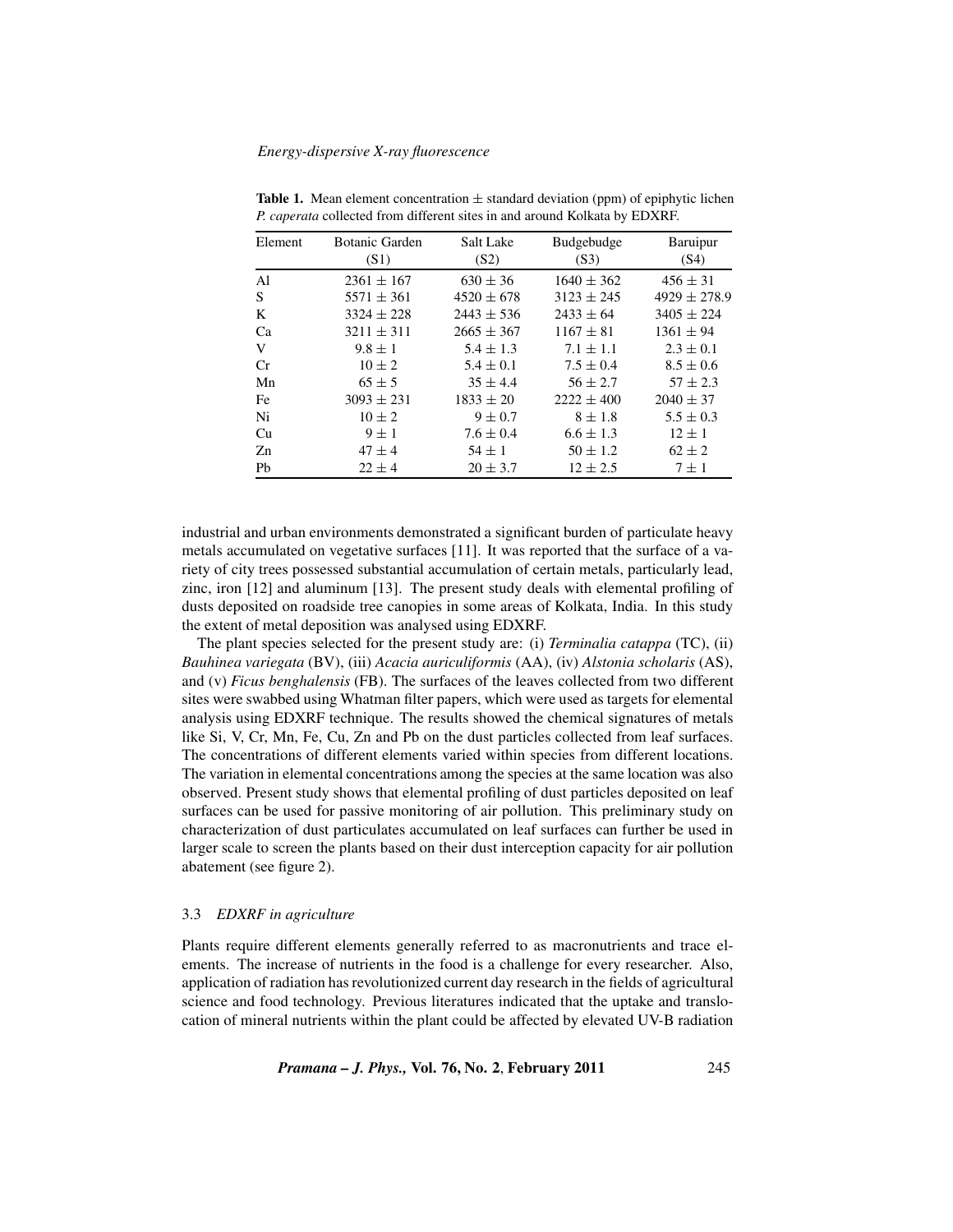*M Sudarshan et al*



**Figure 2.** V, Mn, Fe, Si, Cr, Cu, Zn, Pb elemental profiles of dust particulates deposited on the leaf surfaces.

[14,15]. However, we have employed gamma irradiation to check the alteration in the essential and nonessential element content in root, stem, leaf and fruit. The present study was designed to investigate elemental profiling of different parts of *Cicer arietinum* L. plant using EDXRF technique.

The seed grains of *Cicer arietinum* L. were irradiated using the method described by Cuero *et al* [16]. The seeds were exposed to  ${}^{60}Co$  gamma source at SINP, Kolkata, India using absorbed doses of 1.15, 0.10, 0.15 and 0.20 kGy. The elemental concentrations of root, stem, leaf and fruit of F3 generation plants were measured using EDXRF technique (figure 3). Variation in the uptake or accumulation of different mineral nutrients noted in the different irradiated seeds highlights the response of the respective plant type to the stress experienced at the developing stage according to functional needs of the respective parts. Most of the essential elemental concentrations were increased in the dose range of 0.10–0.15 kGy. This highlights the specific adaptive response of the plant type in terms of maintenance of its micronutrients homeostasis, which may have some correlation with the genetic make-up of the respective plant. Significance of such stimulation correlated with yielding ability of the plant concerned is discussed in the light of newer aspect of agricultural research. Further study is needed to quantify the nutritional value of harvested crop.

## **4. Conclusion**

EDXRF has a multidimensional application and can be used effectively in studying the trace elemental profile in different types of systems and matrices – biological, environmental, agricultural sciences etc. The EDXRF spectrometer at UGC-DAE CSR, Kolkata Centre can be used for both thick (pellet) and thin samples effectively with appropriate

246 *Pramana – J. Phys.,* **Vol. 76, No. 2**, **February 2011**